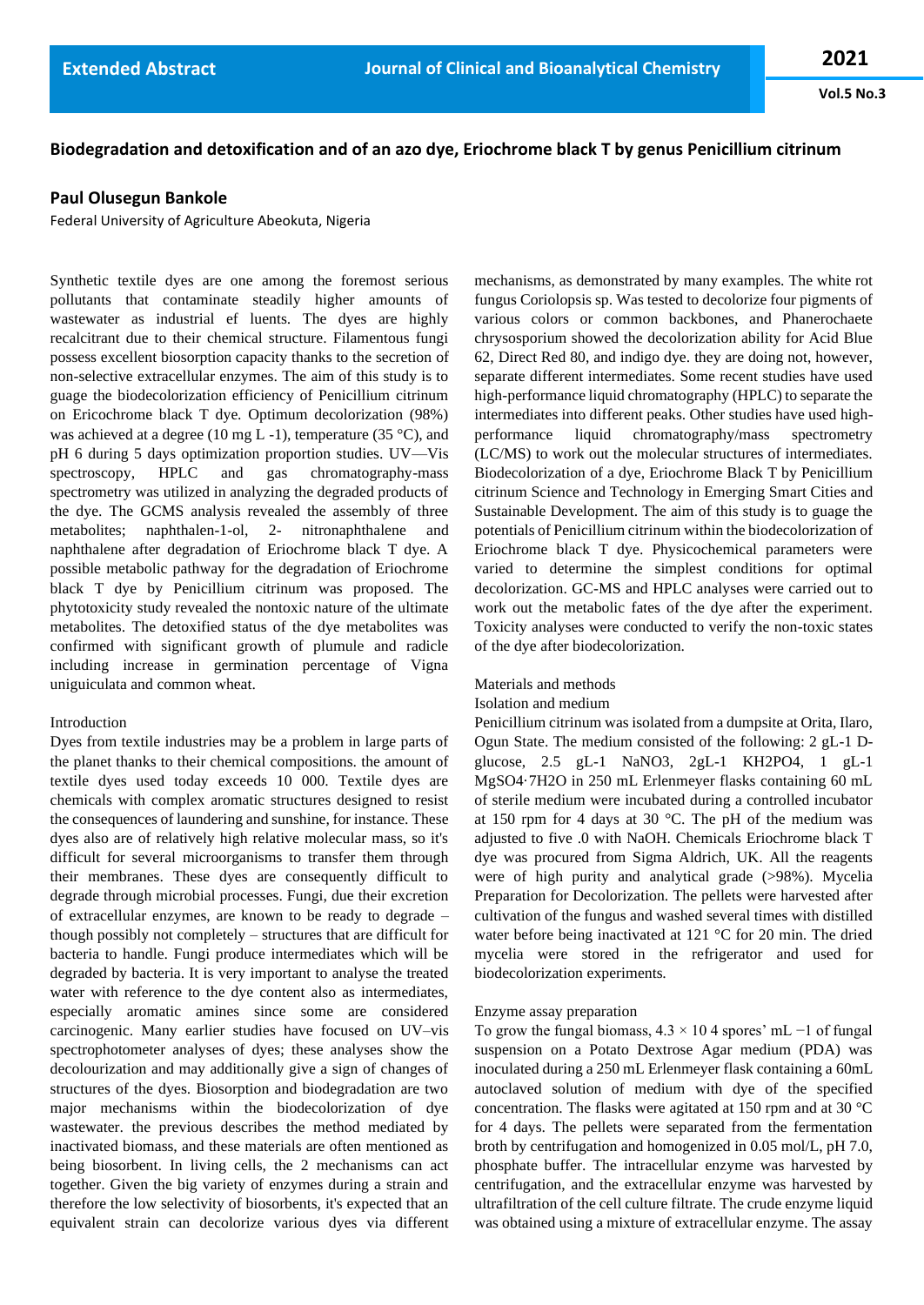was thereafter used for the evaluation of laccase, lignin peroxidase and manganese peroxidase activities during decolorization.

#### Decolorization Experiments

To grow fungal biomass,  $4.3 \times 10.4$  spores' mL −1 of the fungal suspension on a PDA plate was inoculated in an Erlenmeyer flask containing a 60 mL autoclaved solution of culture medium with dye of the desired concentration. The flasks were agitated at 150 rpm at 30 °C. Sample solution (1 mL) was collected from the flasks after 8 days and separated by centrifugation (Allegra 25R, Beckman, USA) at 8000 rpm for 10 min; the supernatant fraction was analyzed for the remaining dye ions. The results, presented as averages, were obtained from experiments performed at least three times. To evaluate the influences of pH, temperature and dye concentration, one experiment was performed at pH 3 to 11, temperature 15, 20, 25, 30, 35, 40  $^{\circ}$ C and dye concentration 100, 200, 300, 400 and 500 mg L-1 in triplicates. Absorbance readings were taken at maximum wavelength  $(A=452 \text{ nm})$ . Percent decolorization was evaluated with the formula:

(i)where A0 is the initial absorbance and A is the final absorbance. Gas Chromatography – Mass Spectrometry Analysis Restek column (nonpolar; XTI-5, 0.25mm id, 60m long) was set at temperature programming mode with ionization voltage 70 eV for Gas chromatography analysis. The column temperature was linearly raised from 80 °C for 2 min to 280 °C at 10 °C per minute and maintained further for 7 min. Temperature 290 °C was obtained at the GCMS interface, that of injection port was kept at 280 °C. Helium gas with a flow rate of 1.0 ml min−1 was used as carrier gas. Shimadzu QP 2010 GCMS Engine (Shimadzu Corporation, Japan) was used following the earlier procedure reported by Patil and Jadhav, 2013. Comparison of retention time, mass spectra obtainable in the GCMS solution software and fragmentation pattern were used in identifying the metabolites.

# High Performance Liquid Chromatography Analysis

Filtration of the metabolites extracted ab initio was done using through 0.22 μl membrane filter and then analyzed HPLC engine fully equipped with Waters 2690, UV–visible detector and C18 hypersil column (4.6 mm×250 mm) with a mobile phase of methanol (80%) mand deionized water (20%) at a flow rate of 1 ml min−1 for 10 min. An aliquot of 20 μl was injected and analyzed by UV–visible detector at a wavelength of 505 nm.

#### Phytotoxicity Study

The phytotoxicity of acid red 88 dye was performed in order to assess the toxicity of dye before and after degradation, in the concentration range 500 ppm. The studies were carried out using Vigna unguiculata and Triticum aestivum seeds. Twenty (20) seeds of each were grown in the petri plates with the daily supply of 5 ml sample and incubated at room temperature at the same

environmental conditions. Control set was done simultaneously by watering the seeds daily with 5 ml of sterile distilled water. After five days growth, length of plumule and radicule was measured.

# RESULTS AND DISCUSSION

There was relative disappearance (at day 5) of the peak observed at 503 nm (control-day 0) in the UV/Vis absorbance spectra of EBT dye. The relative reduction and disappearance of the peaks at day 5 suggested the reduction of the dye components thus decolorization. The drastic decrease in absorption peak at day 5 of the spectrum showed decolorization in concordance with the visual observation of the Erlenmeyer flasks.

# Decolorization at different pH

Relative decrease in decolorization efficiency was observed from acidic pH 4 to alkaline pH 9. Although in this present study, decolorization was observed at pH 4, 5, 6, 8 and 9 but optimum decolorization (97.85 and 99.97 %) was however observed at pH 5 and 6 respectively. Biosorption is highly favored at lower pH owing to strong electrostatic forces existing between charged dye molecules and the fungal cell. This further suggested that in acidic medium, protonation of functional groups on fungal biomass surface is greatly and optimally enhanced. Decolorization of dyes is largely due to the electrostatic interactions between the negatively charged EBT dye anions and positively charged Penicillium citrinum cells reported of adsorption depletion owing to electrostatic repulsion brought about by increases in the negatively charged sites on the biomass surface as a result of attendant increase in pH respectively.

Decolorization at varying concentrations

Decreasing decolorization efficiency (99.1, 96.54, 91.44, 89.67, 85.76 and 82.44%) was directly proportional with increasing concentration of indigo dye (10, 20, 30, 40, 50 and 60 mg L -1).

# Decolorization at varying concentrations

This suggests that, at higher dye concentrations adsorption is negatively affected. Lower dye concentration of EBT dye propels and favors mass transfer resistance between solid and aqueous surfaces. Dye decolorization capacity of the fungus is greatly depleted with increasing dye concentration due to surface saturation action on the fungal surface Decolorization at different temperatures While significant decolorization were recorded at lower temperatures (20 and 25 °C), optimum decolorization (99.95%) of EBT dye was observed at almost ambient temperature (40 °C).

Decolorization by biosorption is actively aided through increasing temperature of the reaction medium of the biomass and EBT dye Our study characteristically showed that mycoremoval of colour usually decreases with attendant increase in temperature.